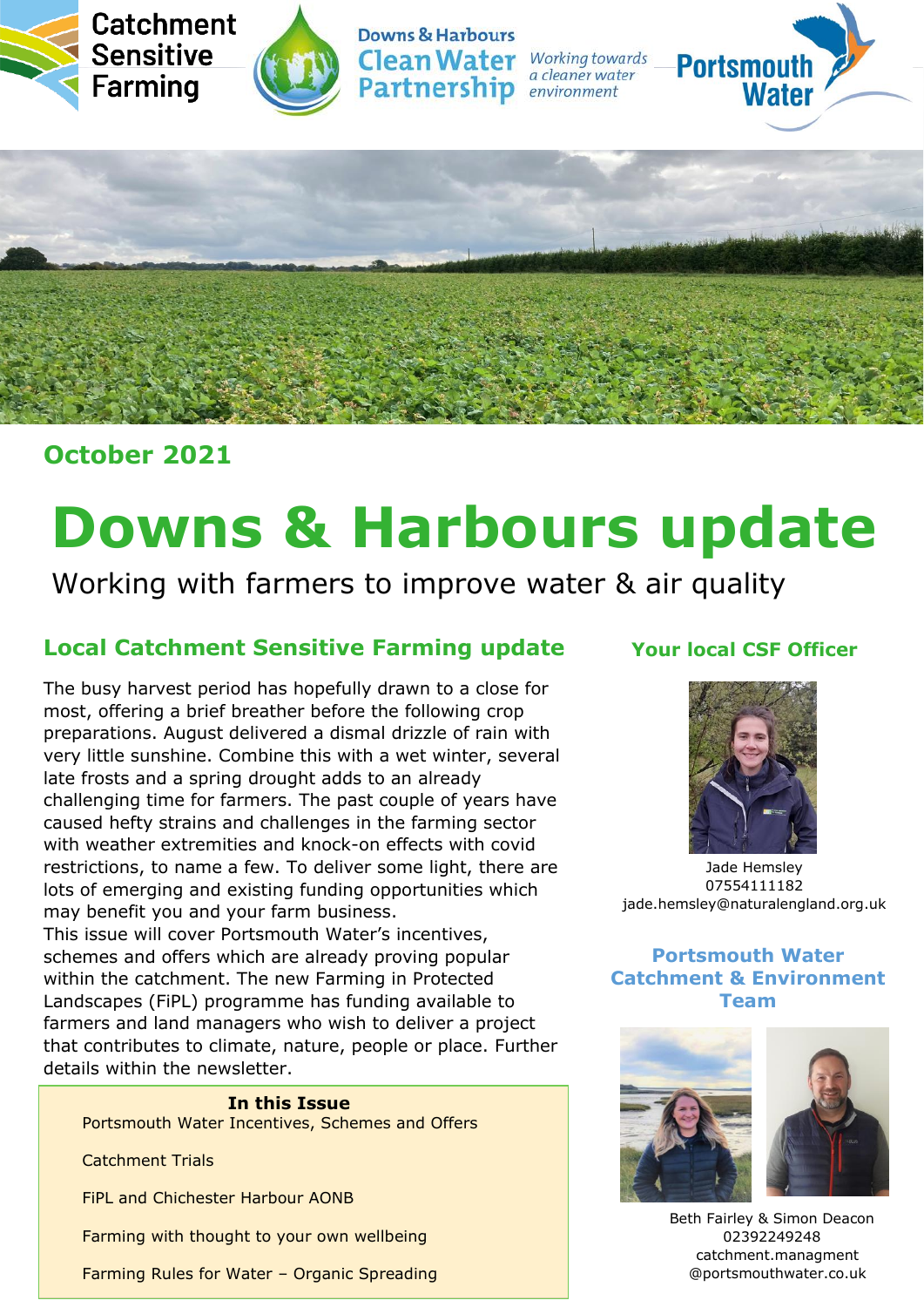## **Portsmouth Water's Incentives, Schemes and Offers**

Portsmouth Water has several grant schemes available to farmers and land managers in the groundwater catchments across the East Hampshire and Arun & Western Streams area.

Portsmouth Water has funding for the schemes until 2025. Grants of up to £10k per financial year per holding are available.

## **Nutrient & Soil Testing Support**

Portsmouth Water are offering grants to help measure your soil indices, soil mineral nitrogen and organic manures to make the most of your nutrient inputs to reduce the risk of over applications of costly and valuable nutrients. Planning nutrient applications is a vital farm management tool to ensure that applied nutrients (in terms of either bagged fertiliser or manures) match the crop demand to optimise yield and minimise environmental losses.

## **Soil Mineral Nitrogen Testing**

Grants are available to cover 100% of the costs of Soil Mineral Nitrogen (SMN) testing to help farmers better inform their nutrient planning in relation to Nitrogen fertiliser inputs. We are keen to engage with and support your existing agronomist or advisers to provide this service. Portsmouth Water also have a list of suppliers who can provide this service.

#### **Slurry & Manure Analysis**

Portsmouth Water are also offering grants to cover slurry and manure analysis to reduce wasteful losses of valuable nutrients into waterways and groundwaters. For reliable fertiliser planning it is important to know the nutrient content of manures that are applied to land, so that this can be taken into account when looking at fertiliser requirements. Undertaking analysis can enhance the efficient of which slurries are used and can ensure you are optimising the use of your manures on farm.

For more information visit our website at <https://www.cleanwaterpartnership.co.uk/r>

To apply please discuss with your agronomist or adviser and get in touch with Beth Fairley (Portsmouth Water Catchment Management Officer) to discuss grant support.



#### **Capital Grant Scheme**

The Capital Grant Scheme will directly assist farmers (and other land managers) in sensitive areas, namely Source Protection Zones (SPZ), by part-funding capital items to reduce the risk of nitrate (and other) losses to groundwater.

Funding is available to support a range of capital items, up to 50% of the costs as agreed for (capped at £10K per holding per year), items include but not limited to:

- Precision farming equipment
- Specialist drills
- Precision slurry applicators e.g. dribble **Bar**
- Pesticide Handling Areas & treatment e.g. biobeds or biofilters

Farmers and land managers can also suggest alternative capital items for reducing nitrate pollution risk. Examples of items which could be eligible for funding include GPS and other equipment to apply nitrogen more accurately.

For further information please refer to the Scheme Handbook at:

[https://www.cleanwaterpartnership.co.uk/gr](https://www.cleanwaterpartnership.co.uk/grant-scheme) [ant-scheme](https://www.cleanwaterpartnership.co.uk/grant-scheme)

Please contact Beth Fairley to check your eligibility.

# **For further information…**

Please contact Beth Fairley: Phone: 07872 108992 Email: [bethany.fairley@portsmouthwater.co.uk](mailto:bethany.fairley@portsmouthwater.co.uk)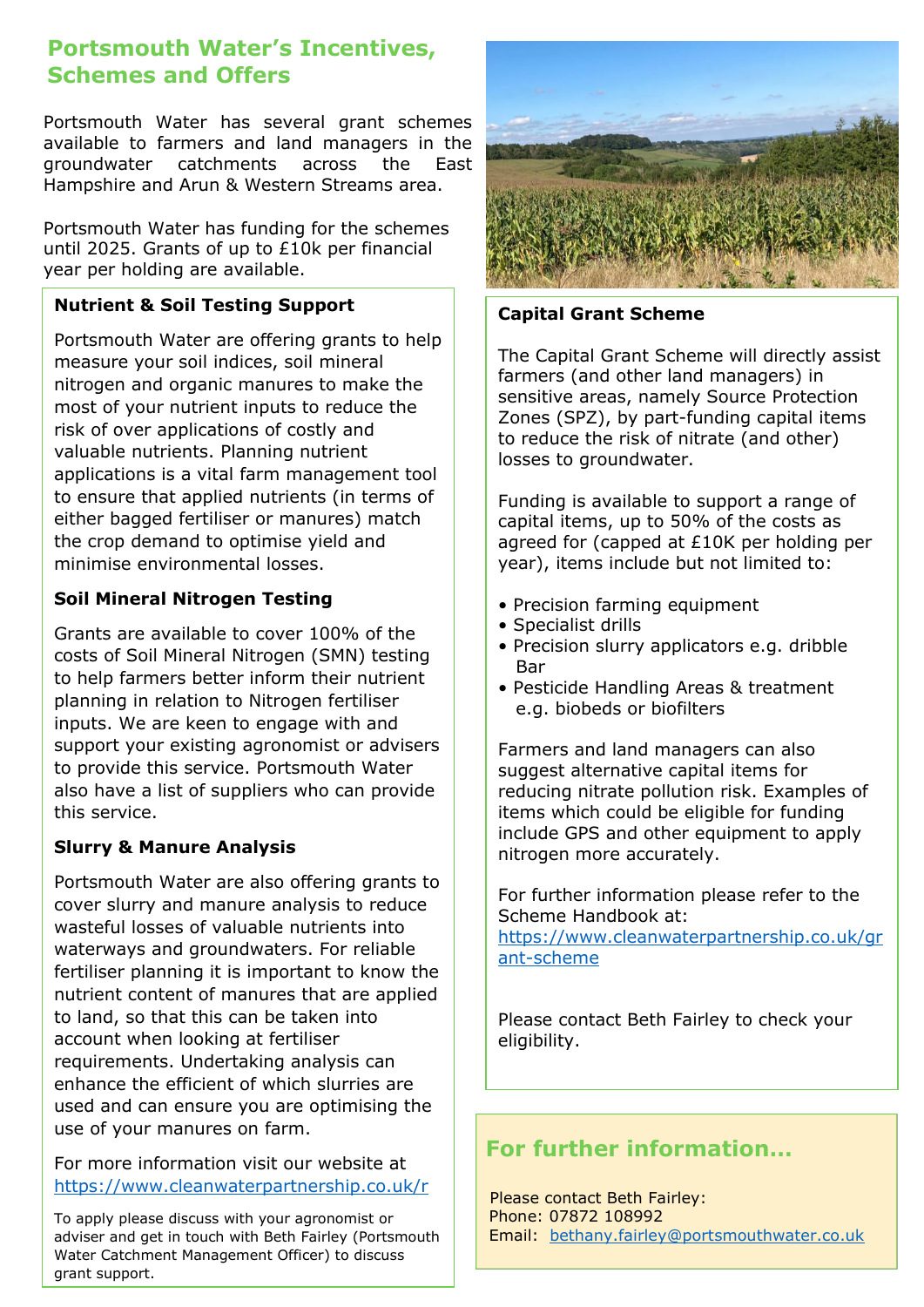## **Catchment Trials**

There are several trials being undertaken in the catchment this year by Portsmouth Water in partnership with Catchment Sensitive Farming. These include:

- Herbal ley for hay making trial
- Undersowing maize trial
- Soil Carbon trial

## **Herbal ley trial - The use of diverse leys in hay/haylage production**

The Downs and Harbour area hosts phosphate and nitrate water quality issues, and SSSI sites such as Chichester Harbour have failing condition largely due to nitrates. There are a significant number of equine establishments influencing land use contributing to these pressures. In previous years, local workshops for horse owners explaining associated environmental issues have had low attendance. This trial aims to increase equine engagement through focus on how a healthy environment supports a healthy horse.

A 4-year trial will be delivered on two farms using 3 tailored seed mixes to investigate and build an evidence base for use of low/zero nitrogen input leys, and highlighting the impact on:

- Soil health
- Soil nutrient management
- Hay nutritional value
- **Economics**

Comparisons between different low/zero input leys and conventional leys will be evaluated.

I'm pleased to say we held an equine engagement workshop last month which had over 30 horse/landowners in attendance and received some very positive feedback. The workshop explained water quality issues in the catchment and introduced our local trial. We also had two guest speakers, Fiona Watkins, The Horse Nutritionist and Stuart Myers from Equiculture.

We plan to run a series of workshops next year which will focus on the benefits of herbal leys to both the buyers and growers of horse hay, with the first year of trial data being reported on.



Equiculture demonstrated how by using the natural behaviours of horses combined with best practice land management practices can create a sustainable, healthier environment for horses.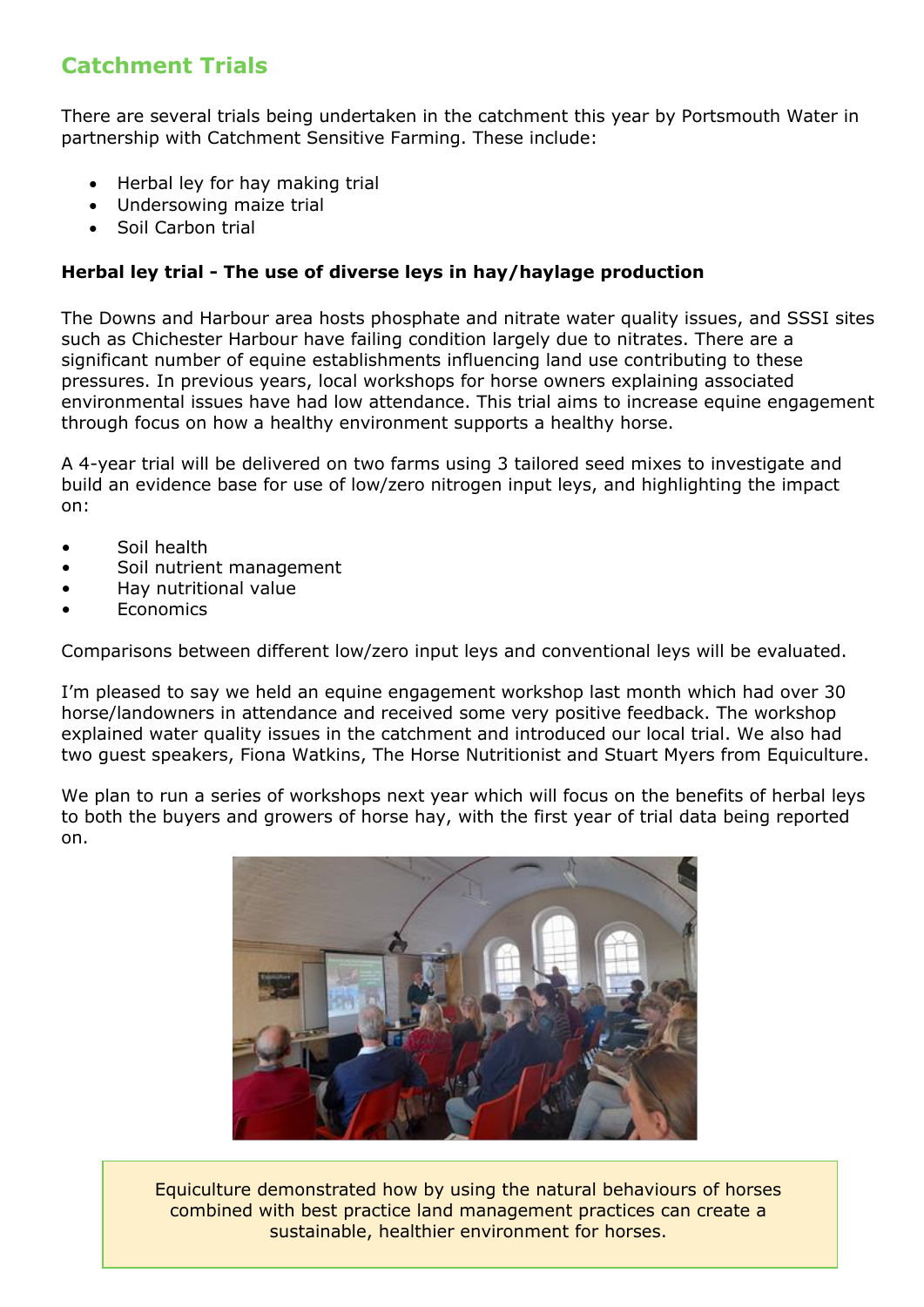## **Undersowing maize trial**

The continual expansion of the maize growing in the south of England is bringing new challenges to water quality. The challenge for Portsmouth Water is nitrate leaching into groundwater during the Autumn/Winter months on bare ground after maize harvest. This field scale aim is to understand the benefits of undersowing maize with grass in terms of water quality as well as maize quality.

A 4ha field has been drilled with maize under the following scenarios:

- 1. Straight Maize
- 2. Maize under sown with Italian Rye Grass
- 3. Maize companion cropped with spring beans.



The maize was undersown end of June and the trial plots will be monitored throughout the season until harvest for N leaching. The maize yield differences will be reported on in addition to maize quality. A workshop will be held this winter to promote the findings of this trial, an invitation will be circulated closer to the time for this workshop.

## **Soil Carbon trial**

CSF and Portsmouth Water have been working with 8 farmers that represent a diverse range of different farm management from conventional to regenerative across the East Hampshire and Western Streams catchments.

The trial has assessed a number of parameters to determine the relationship between soil carbon and nutrient retention and availability which is critical to understanding how farmers can improve soil health whilst also planning efficient nutrient applications. The ultimate aim of the trial is to determine if there is a significant link between high organic matter soils and associated regenerative practices and nutrient retention and availability. This provides a greater case for increasing regenerative practices with the potential to deliver not just carbon sequestration benefits but also water quality benefits to meet Water Framwork Directives objectives, maximising the ecosystem services from these practices.

Across the cohort of farmers tested there was a good range of values showing the difference in soil type, cropping system and management type. Assessing the fields that were analysed, a few of the fields that were regularly using cover crops had high organic matter values but there was also a range across soil type. The analysis was concurrent with wider work taking place in the soil carbon project by the Farm Carbon Toolkit where those fields that are regularly using cover crops, alongside low disturbance cultivation are building soil organic matter. Regarding the use of cover crops - the addition of the Soil Mineral Nitrogen (SMN) / Additional Available Nitrogen (AAN) tests allowed the farmers to reduce the amount of applied Nitrogen due to the efficient capture from the cover crops over the winter. 2/8 farmers which were cover cropping were able to adjust their fertiliser applications by around 10% leading to a reduction in nitrous oxide emissions, improved soil health and a reduction in potential leaching loss. The other farmers were interested in the results and as such, are keen to continue to explore the possibility for AAN testing to provide an evidenced based approach for Nitrogen reduction.

We hope to work with the participating farmers this following year to add to the baseline data gathered from the first year of data collection.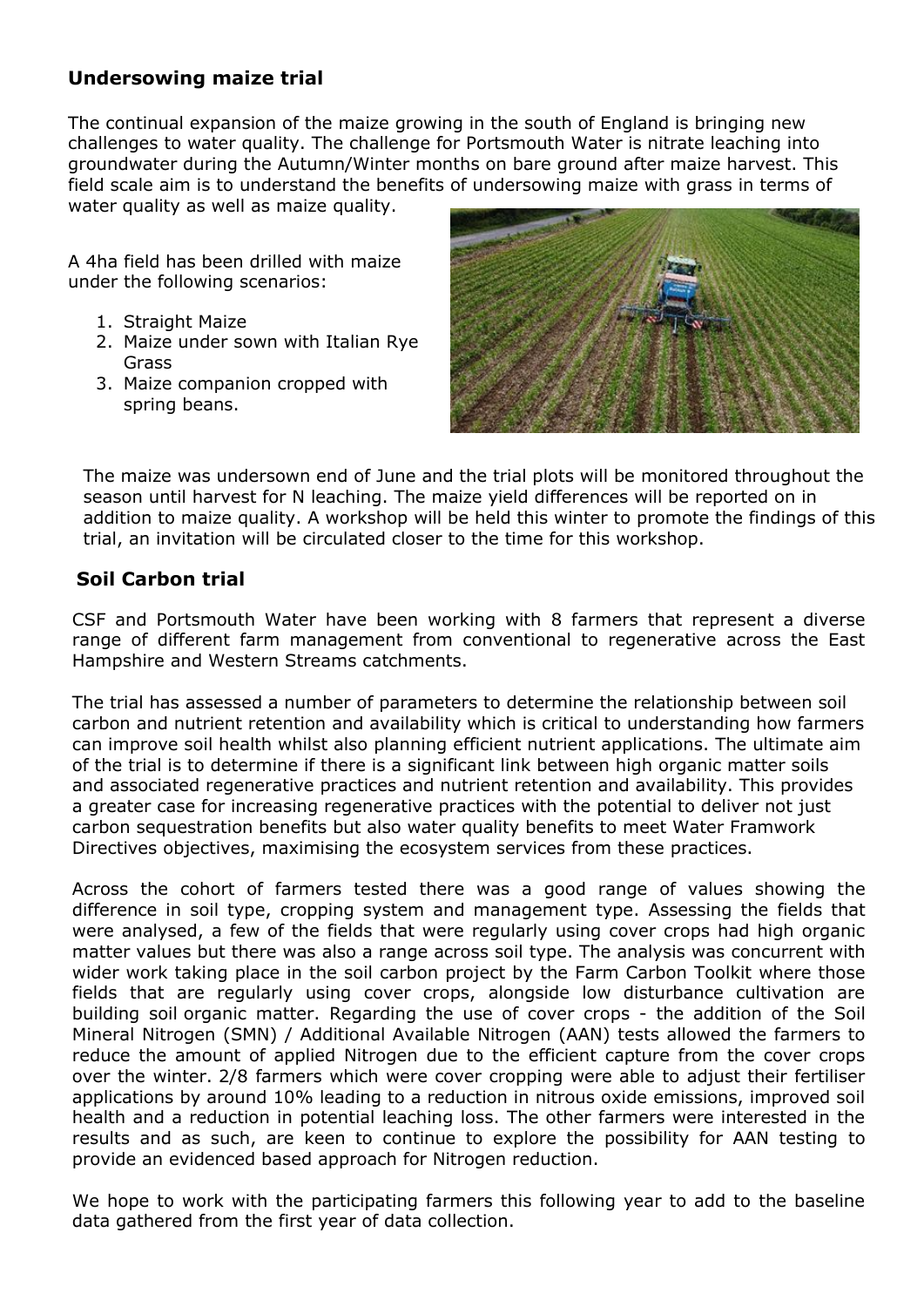## **Further trials**

Under the Interreg Channel for Payment for Ecosystem Services (CPES) project, Portsmouth Water is undertaking further trials covering:

- Cover cropping
- Efficie-N -t 28 fertiliser
- Nitrogen fertiliser reductions





The project finishes April 2022, the final event will be held in Spring 2022 and an invitation will be circulated closer to the time. The event will display the six case study pilots including Portsmouth Water Groundwater pilot and will emphasise the mechanisms for a sustainable PES schemes, where farmers are rewarded for providing ecosystem services by protecting water quality and water resources through sustainable catchment measures.

# **Do you farm in or around Chichester Harbour AONB?**

 The Farming in Protected Landscapes (FiPL) programme has allocated £125,000 to support farmers and land mangers with one-off projects that meet one or more of the national goals for **climate, nature, people,** and **place;** and **local priorities** for Chichester Harbour AONB.

Involvement in the Programme will not prevent you entering into future Defra schemes.

Projects outside of the AONB can also be funded, if they are part of the wider catchment.

Further details and guidance, including examples of projects can be found on the Chichester Harbour Conservancy [website.](https://www.conservancy.co.uk/page/fipl)

Further guidance on FiPL including the contact details for other local protected landscape bodies can be found on the [.gov.uk](https://www.gov.uk/guidance/funding-for-farmers-in-protected-landscapes) webpage.

## **Farming with thought to your own wellbeing**

 Farming is currently going through immense change and the past 12 months has added to the many challenges that farmers already face. It's not often easy to talk about mental health but there are lots of guides and resources out there to support the farming community during these challenging times. "[The Little](https://www.yellowwellies.org/wp-content/uploads/2019/05/The-Little-Book-of-Minding-Your-Head.pdf)  [Book of Minding Your Head](https://www.yellowwellies.org/wp-content/uploads/2019/05/The-Little-Book-of-Minding-Your-Head.pdf)" booklet by yellowwellies.org offers



a pocket guide to understanding mental health and stress management in agriculture, as well as providing links to sources of help.

## **Manure Management**

It is important that you comply with the '**Farming Rules for Water**', which outlines what farmers must do to manage their land to avoid water pollution. A new regulatory position statement was released on 25 August (press release [here\)](https://www.gov.uk/government/publications/spreading-organic-manure-on-agricultural-land-rps-252) which affects the spreading of organic manure on agricultural land.

Your local Catchment Sensitive Farming Officer (CSFO) can offer help and advice on options within the programme which could help with manure management on your farm. This includes providing support for Mid Tier and Higher Tier Countryside Stewardship